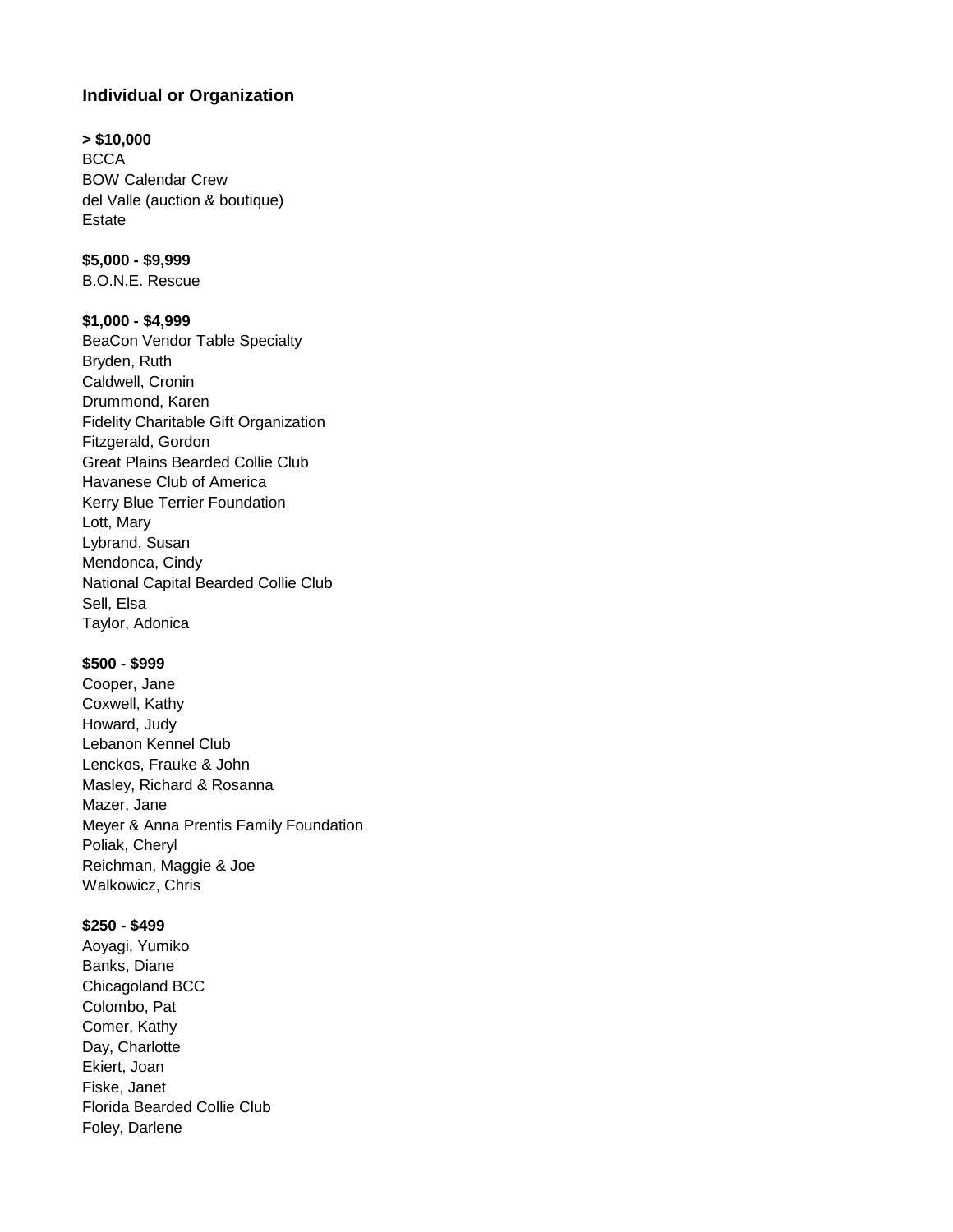Freeman, Carol Gerber, Ann Great Lakes Bearded Collie Club Harris, Pam Kennard, Janice Krueger, Kim Max, Judi Norikane, Janet Pelto, Linda Porter, Linda Reich, Nancy Romine, Gail Sauers, Debbie Stone, Barbara Thomas, Deb Voss, Lisa Weston, Judy Winter, Nancy

#### **< \$250**

4 footed friends Abel, Virginia Abramczyk, Linda & HE Smith Aerts, Luc Agility Club of Indianpolis Allen, William Altemeier, Deborah & George Amazon Smile Amy Andrew, Chantal Archer, Corliss Aronson, Linda Atkins, Janet Axthelm, Charles & Peggy BAD Badger Kennel Club, WI Bailey Banfield, Charles & Doris Barker Barley, Denise Barthold, Mary Barusta, Margaret Bates, Carley BCC Central Florida **BCCC** Bearded Collie Club of Maine Bell, Wayne Bernes, Carol & Donald Bible, David & Lori Billman, Mary Bishop, Pamela Bishop, Rick & Leslie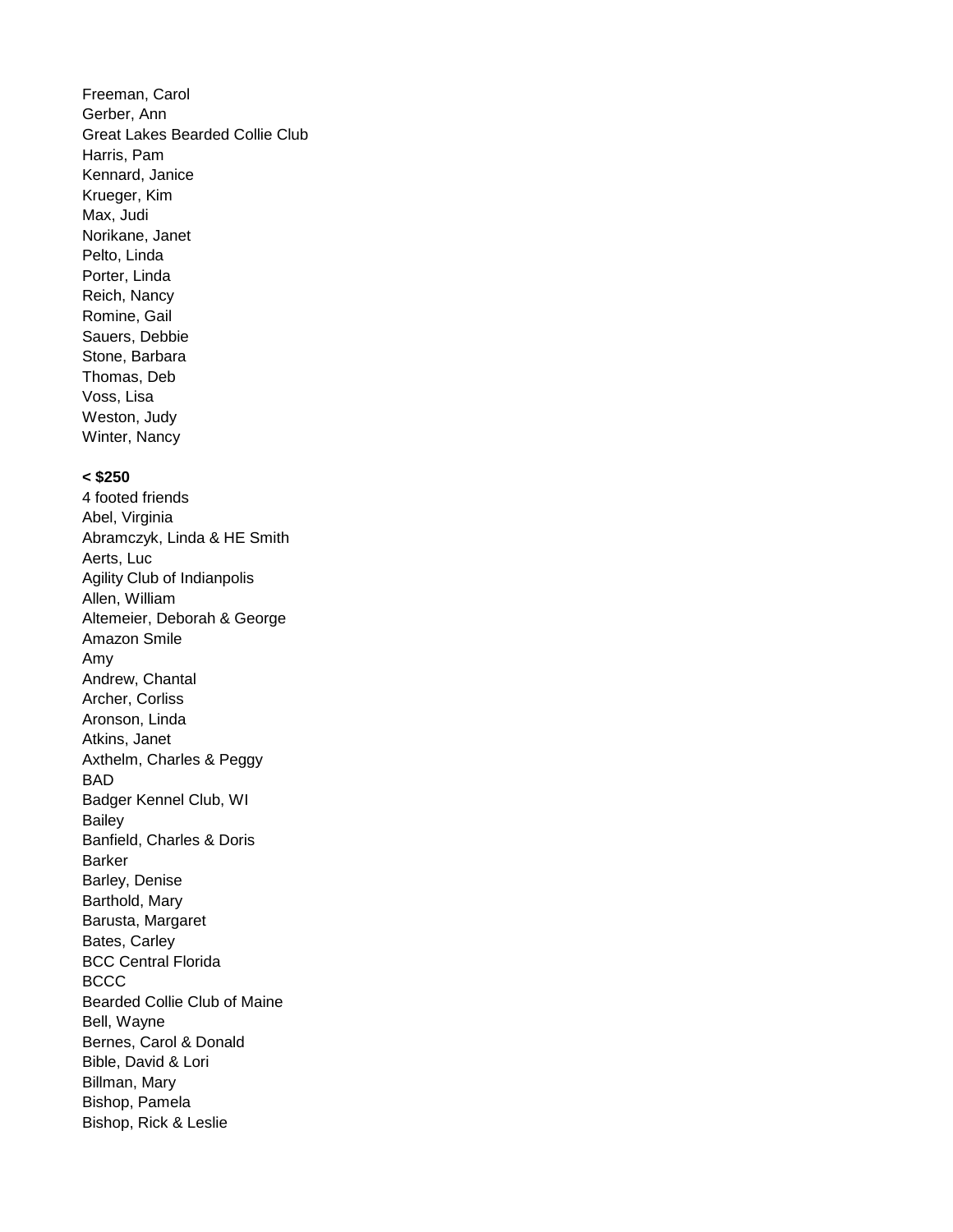Bixler, Alice Blackburn, Gretchen Boxer, Leslie & Matthew Boyd, Charlene Bradham, Heather Brick, Debbie & Doug Brockett, Gay Buckland, Pam & Todd Burgett, Joyce Ann Byer Byer, James & Susan Ca So Coast Beardie Bunch Callet, Bette & David Canham, Kelly Carlsen, Muriel Causey, Charles Cjeran, Cyndi Clark **Clausen** Claxton, Barbara Clayton, Diana Clift Cohn, Christine Conley, Barbara Conroy, Therese Cook, Scott Cooke, Betsy Coolidge-Stolz, Elizabeth **Cruz** Dahlberg, Cindi Dale, Diane Davidoff, Marjorie Davis, Leslie Decher, Mary D'Elia, Karen & Jeffrey Dell, Chris Desmond, Carol Diegman, Claudia Diehl, Jeff Dineen, Eileen Doherty, Judith Dozet, Jana Durham NC Kennel Club Duvell, Tamara ebay sales transaction a Eisendrath, Gordon Ellis, Harvey & Marion Faulk, Martha Feeney, Arlene Ferrell, Sarah Field Spaniel Society Fisher, Sandra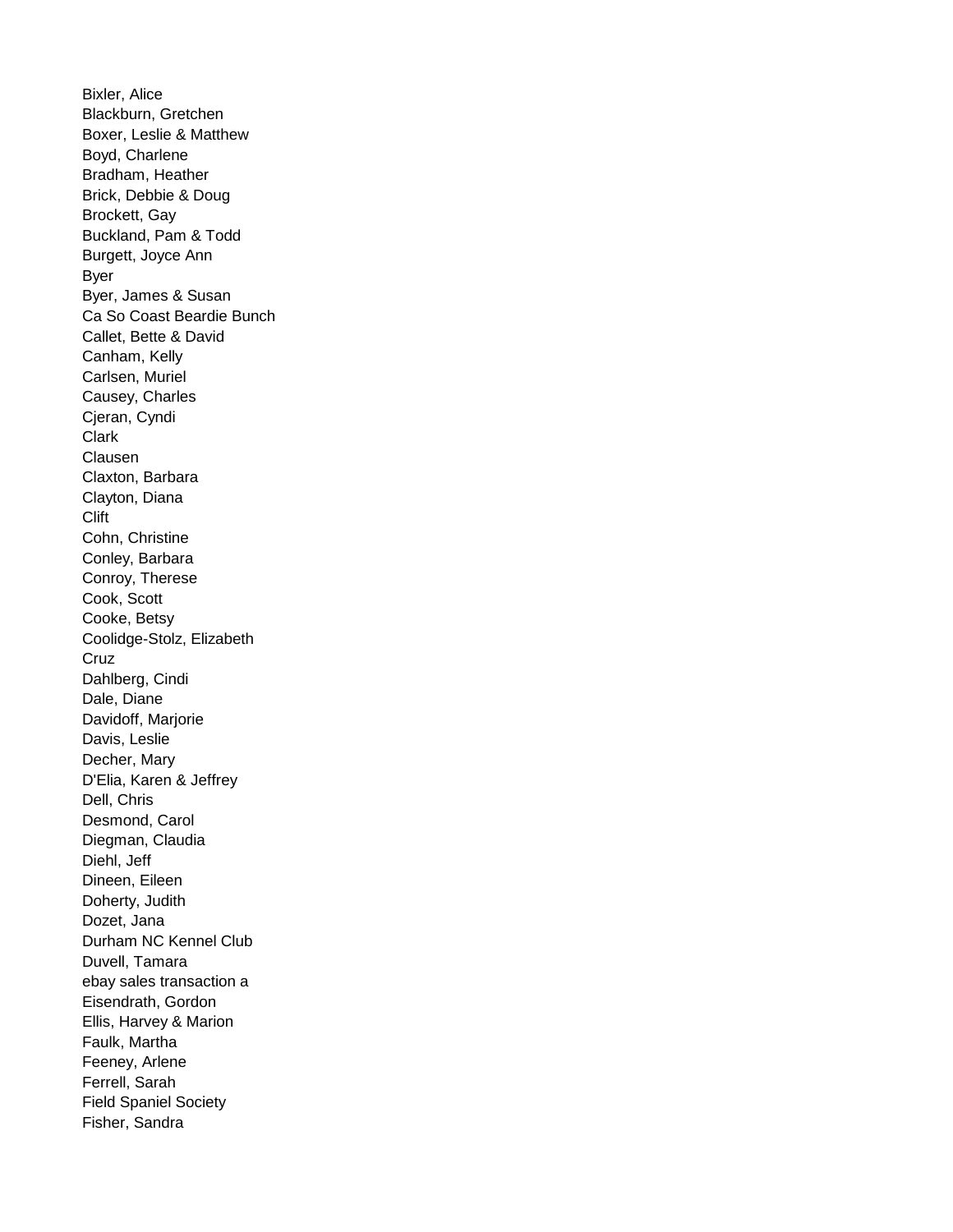Fleming, Teri Fochs, Judy Folken, Katie Fournier, Lori Fox Franzblau, Michelle Freeman, Sandra Froning, Julie GA Secretary of State - reimburse Galluzo, Jeanne Garra, Kristen Gazzard, Karen Gideon, Jo Glorie, Petra Goldstein, Cynthia Goodnow **Goodsearch Gottschald** Gray, Steve & Margo Halverson, Patti Harrold, Mary Lou Hettie, Mary Anne Hicks, Gail & Eddie Hickton, Jean Hill, Kit Hobart Hoffman, Carolyn & Arthur Hoffman, Janice & Thomas Hoover Howell, Bridget Ivers, Ruth Jaquish, Lannie & Robin Jeffrey, Mary Lou Jenkins, Mary Jernegan, Jeff Johansson, Jenny Johnson, Donna Kazak, Ann Keenan, Sally Keidan, Sandie Kelly Kettman, Jeanne Kirkland, Lloyd Klimek, Sandy Klopfer, Bea Kollmer, Carole Krayling, Pam Kris, Moreno Lamb, Carol Langston, Barbara Larroux, Maureen & Jean Laufer, Ted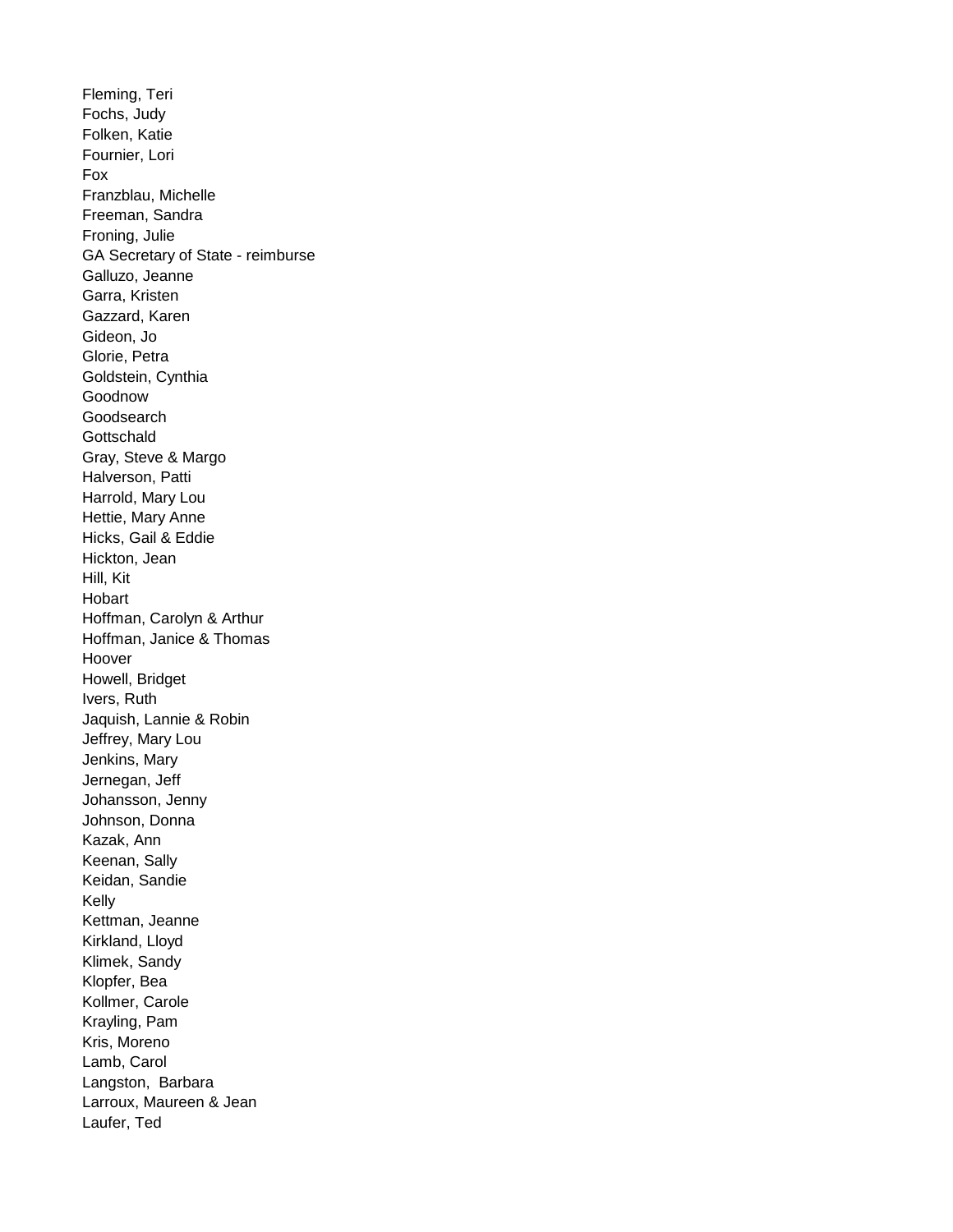Leek, Linda Leffler, Dr. Ann Lenz, Gabriele Little, Joan Scott Loeffler Loucks, Saro Lovett, Renee Lukas, Michelle Makris, Barbara Maloney, Val Mann, George & Mary Marple, Gary Marshall, Barbara Marshall, Gloria Marshall, Kathy Mattie, Debra & Peter Gonze McAfoose, Patty McCleary, Kathie McCracken, Claudia McDonald, Pat McKeen, Valerie McKenney, Elizabeth McMaster, Janet Meredith, Jean Merkel, Marilyn Meurer, Monika **Midgley** Minuteman BCC Mission Fish Moore, Mary Ellen Moreno, Chris Morrison MS State KC Murray, Patti Myers-Buhite, Libby Nesbitt, Michelle Newton Edward & Ronda Norteman, Karen Ogawa, Rowan O'Malley, Suzanne Orlandino, Sandy Palmer, Valerie Parker, Elizabeth Pavlich, Kathy Perri, Cindi & Ed Breedlove Perry, Ronald Pillow, Gayle Polinski, Collette Price Prudenz, Kathy Pruner & Associates Rambaud, Ann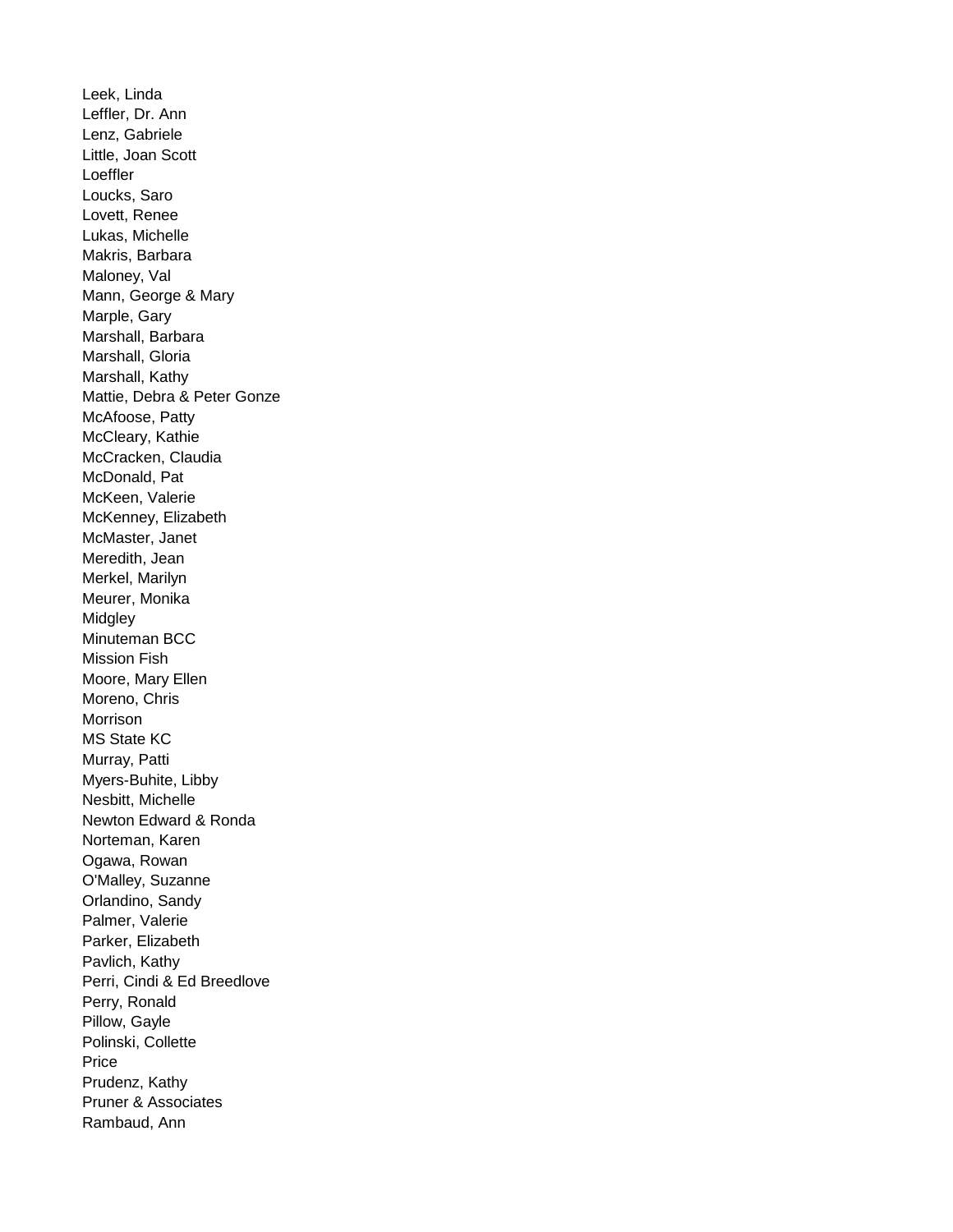Rankin Reed, Karen Reich, Joel & Beth Hillson Reith, Kapi Retzke, Maxine & Jonathan Ringness, Wanda Robinson, Deidre Rotondo, Andrea & Leon Hospidor Rowan, Diane & Jim Ruinart, Mireile Sagebeer, Jo Saltzburg, Diane Samsel, Donna **Sanders Scarborough Scarff** Schaell, Maureen **Schallert** Schappert, JoAnn Schild, Marta Schroeder, Rosie **Schyette** Sedgwick, Mia Seltz, Carol Serota, Barbara & Mitchell Shannon, Diann Sherwood, Patricia Shock, Nancy Skyline Agility Smith Smith, Janet Smith, Lisa & Harvey Snook, Marilyn Sollars, Karen Southgate, Adrianne Spector, Carol Spencer, Bob & Leslie St. Louis Herding Club Steckel, Mary Steckel, Nancy **Stevens** Stewart, Jan Stockel, Henrietta Stockhausen, Elke Strauser, Kathleen Sun Trust Symaneck, Cindi Symes, Dawn Szalka, Maryann Taylor, Christina Taylor, Linda Teller, Roberta